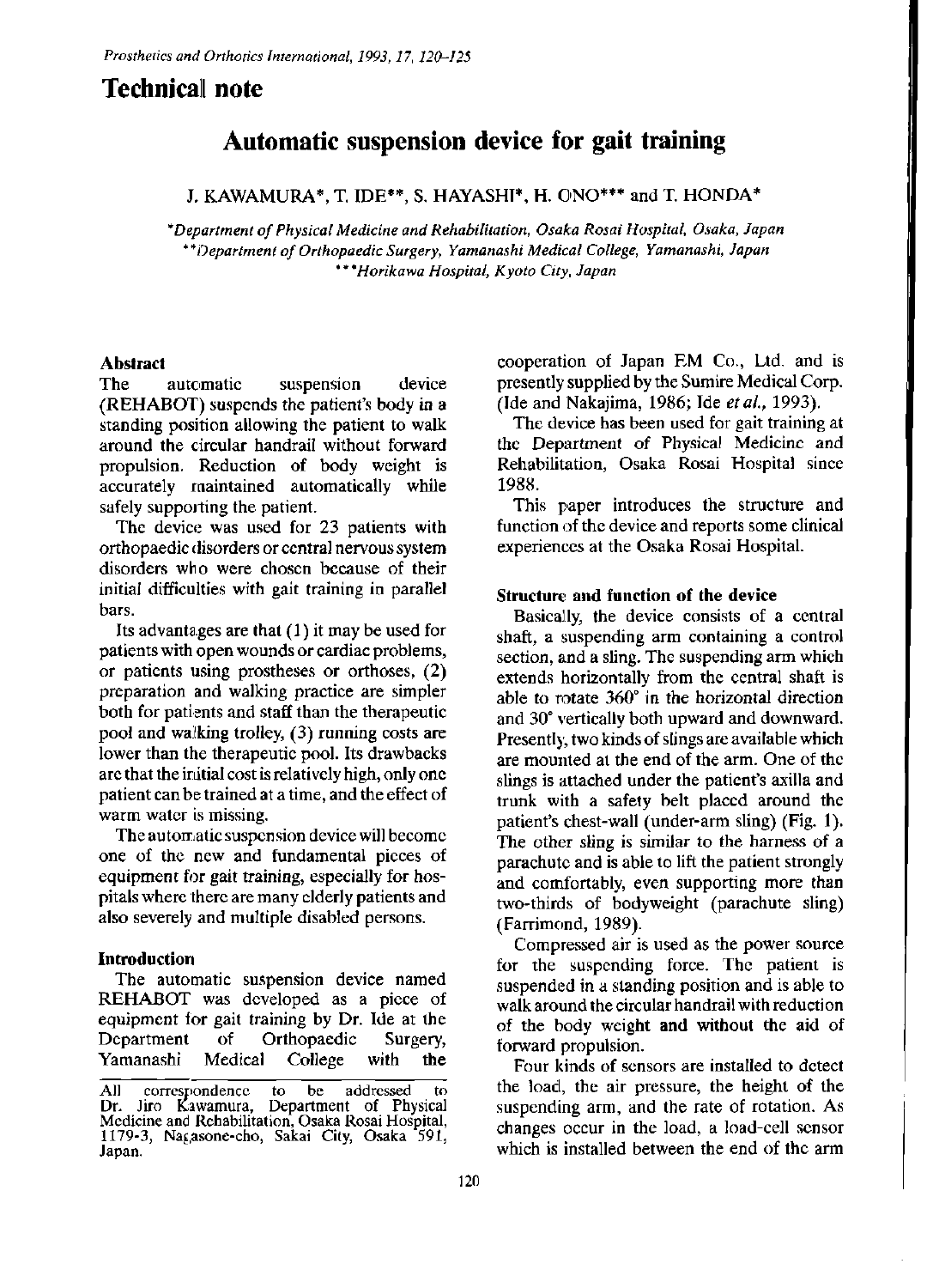

**Fig. 1. Automatic suspension device (REHABOT).** 

and the sling perceives them and controls the suspending force with a microprocessor. Once the suspending force has been set, it will automatically be maintained by these sensors and a microprocessor. The patient is prevented from falling down by an emergency locking system of the lifting arm which is activated immediately after detection of any sudden change in load or height of the arm (Fig. 2).

#### **Clinical experiences**  *Patients*

There were 1,793 patients who received medical rehabilitation at the Department of Physical Medicine and Rehabilitation of the Osaka Rosai Hospital from August 1988 to April 1991, of which 1,030 patients received gait training because of orthopaedic or central nervous system disorders. The device was used for 23 patients who were chosen from 1,030

patients because of their difficulties with gait training in parallel bars. There were 12 female and 11 male patients ranging in age from 15 to 79 years (mean age 54 years).

Sixteen patients had orthopaedic disorders, of which 4 patients had bilateral surgery simultaneously (total knee replacement or high tibial osteotomy), 9 patients unilateral surgery (femoral head replacement, total hip replacement, or total knee replacement) with previous disorders (osteoarthritis of hip or knee joint, trans-femoral amputation or hemiparesis on the contralateral side, or rheumatoid arthritis), 2 patients juvenile rheumatoid arthritis with severe osteoporosis of the spine, and one patient was a bilateral trans-femoral amputee. Of these 16 patients, 8 were able to initiate gait training both in the therapeutic pool and with the automatic suspension device, but the other 8 patients were not able to initiate gait training in the therapeutic pool because of percutaneous fixation after high tibial osteotomy (3 patients), use of a lower limb prosthesis (2 patients), use of a spinal orthosis for severe osteoporosis (2 patients), hemiparesis on the contralateral side (1 patient).

Seven patients had central nervous system disorders, and of these 2 patients had hemiparesis with other difficulties (knee contracture or obesity) and 5 patients incomplete quadriplegia. Furthermore, one patient of the latter 5 patients had also cardiac insufficiency. None of them was able to undertake pool therapy.

Gait training using the robotic device was started after completion of a tilting table routine



**Fig. 2. Block diagram of the automatic suspension device.**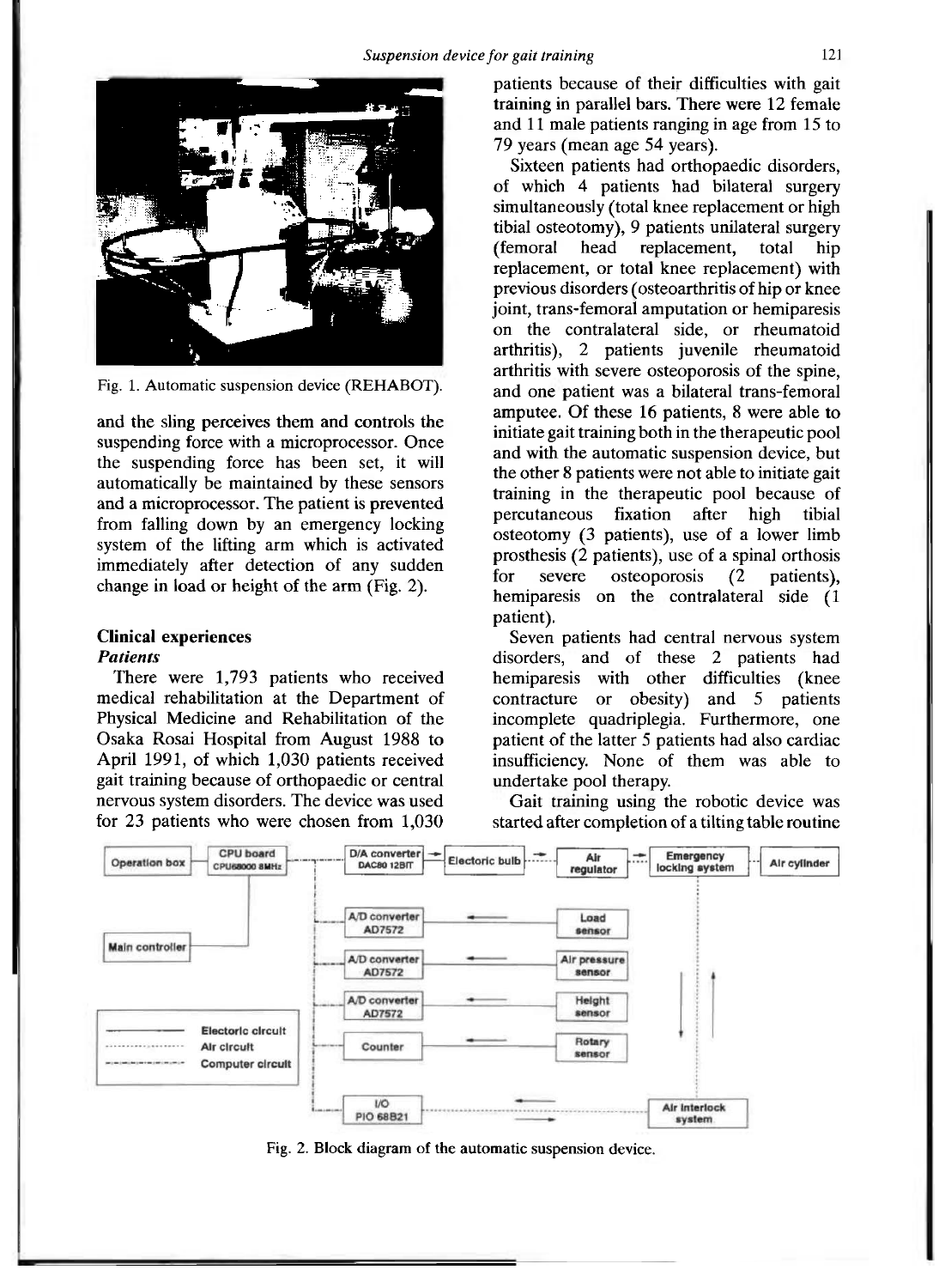and ended when the patients were able to shift to parallel bars. Before starting walking practice with the device, the physical therapists fastened the sling (under-arm sling or parachute sling) on the patient, who kept his clothes on and sat on a chair or a wheelchair. The therapist then set the lifting force of the control unit to assist the patient to stand.. It required 2 to 3 minutes for the preparation. Patients walked around the outside of the circular handrail with manual support from the therapists in the initial stages and later by themselves. The handrail is about 10 metres in circumference. The patients circled once to several times (10-100m) depending on their condition. Gait training using the device was carried out once a day, 5 days a week. The under-arm sling was mainly used in cases of orthopaedic disorders who required load reduction of less than two-thirds of bodyweight. The parachute sling was used in cases where greater reduction of load, more than two thirds of bodyweight, was required. In cases of central nervous system disorders, the parachute sling was mainly used because of difficulties encountered with such patients managing the under-arm sling.

#### *Results*

The average period of use of the device was 5 weeks for all patients, 3 weeks for orthopaedic disorders and 9 weeks for central nervous system disorders. The average period of total gait training (from the beginning to the end of gait training) was 16 weeks for all patients, 12 weeks for orthopaedic disorders and 26 weeks for central nervous system disorders (Table 1).

The levels of walking ability at the end of gait training for all patients were independent walking without any kind of walking aid in 1 patient, with a cane in 15 patients, with the

| Patients      | Period using<br>the device<br>( weeks) | Period of total<br>gait training<br>(weeks) |
|---------------|----------------------------------------|---------------------------------------------|
| $All*$        | $5 + 4$                                | $16 + 11$                                   |
| Orthopaedic** | $3 + 1$                                | $12 + 7$                                    |
|               | $9 + 6$                                | $26 + 13$                                   |

|  |  | Table 1. Average period of gait training |  |  |  |  |
|--|--|------------------------------------------|--|--|--|--|
|--|--|------------------------------------------|--|--|--|--|

\*All: all patients. \*\* Orthopaedic: patients with orthopaedic disorders. \*CNS: patients with central nervous system disorders.

|  |  |  |  |  | Table 2: Final levels of walking reached |  |
|--|--|--|--|--|------------------------------------------|--|
|--|--|--|--|--|------------------------------------------|--|

|                | Patient      |                         |  |  |
|----------------|--------------|-------------------------|--|--|
| Final levels   | Orthopaedic* | $CNS**$                 |  |  |
| <b>REHABOT</b> |              |                         |  |  |
| Parallel bars  |              | 2                       |  |  |
| Walker         |              |                         |  |  |
| Cane           | 13           | $\overline{\mathbf{c}}$ |  |  |
| Independent    |              |                         |  |  |

\*Orthopaedic: patients with orthopaedic disorders. \*\*CNS: patients with central nervous system disorders.

walker in 4 patients, and in parallel bars in 2 patients. One patient could not shift to the parallel bars until the end of gait training. Although 14 patients with orthopaedic disorders (88%) reached the levels of walking of using the cane, or in one case independent walking, 5 cases of central nervous system disorders (71 %) remained at a level of ability of using a walker or lower (Table 2).

The following three patients, all of whom were not able to initiate gait training in a therapeutic pool, were typical cases where the device was very useful.

*Case 1:* A 69-year female. The patient simultaneously had a high tibial osteotomy with percutaneous fixation, bilaterally. After a tilting table routine for 2 weeks, she started gait training 4 weeks after surgery using the parachute sling with load reduction of twothirds body weight (Fig. 3). One week later, the sling was changed to the under-arm type and load reduction was decreased to one-third of bodyweight. She used the device for 2 weeks, after which time she was able to walk with full weight bearing and shifted to parallel bars. Finally, 10 weeks after starting gait training, she could walk with a T cane.

*Case 2: A* 25-year male. The patient lost his right lower limb at trans-femoral level due to an industrial accident 4 years ago and started using a trans-femoral prosthesis. Five years after the accident, he suffered from a vascular necrosis of the left femoral head. He received replacement of the left femoral head at the Orthopaedic Department of the Osaka Rosai Hospital. He started a tilting table routine 3 weeks after surgery and gait training 5 weeks after surgery with half reduction of body load using the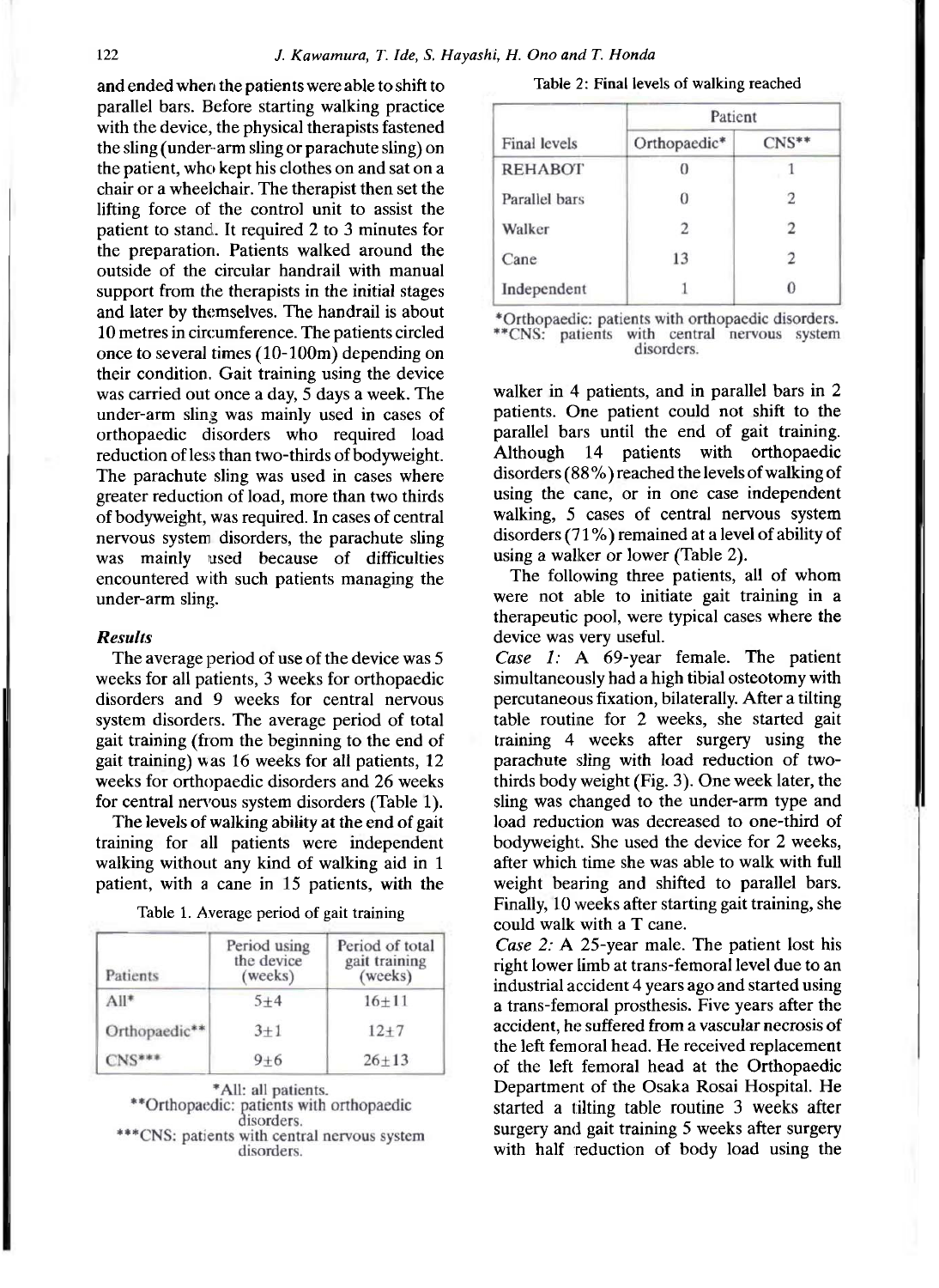

**Fig. 3. A patient using the parachure sling: high tibial osteotomy with percutaneous fixation bilaterally and simultaneously.** 

under-arm sling (Fig. 4). After using the device for 2 weeks, he could walk with full weight bearing on the left lower limb, and was then shifted to parallel bars. The period of total gait training was 10 weeks. Finally, he could walk with a trans-femoral prosthesis and a crutch.

*Case 3:* A 73-year male. This patient fell down the stairs, sustaining a cervical cord injury with incomplete quadriplegia. After the tilting table routine for 7 weeks which took place 5 weeks after the injury, he started gait training with the device using the parachute sling, because of insufficient muscle strength and improper proprioceptive sensation of the upper and lower limbs. Reduction of load was equivalent to 10- 20 kg. He continued walking practice with the device for 16 weeks, after which time he was able to walk with a walker. Finally he could move with a walker at home, although still wheelchair dependent outdoors.



Fig. 4. A right trans-femoral amputee using under**arm sling: left femoral head replacement.** 

### **Discussion**

Gait training usually begins with the tilting table followed by parallel bars, walkers, and various kinds of cane (Corcoran and Peszczynski, 1984). However, there are some patients who arc not able to stand in parallel bars for several reasons such as the need of restricted weight-bearing, on both limbs, insufficient muscle strength of both lower limbs, and difficulties in supporting a standing position using the upper limbs, etc

Pool treatment has been used for such kinds of patients. However, patients having open wounds or cardiac problems and patients wearing orthoses or prostheses cannot use the pool. Some patients are afraid of the water. Furthermore, it requires substantial time and work for both patients and staff for this form of treatment, including the task of taking off and putting on clothes. The initial cost and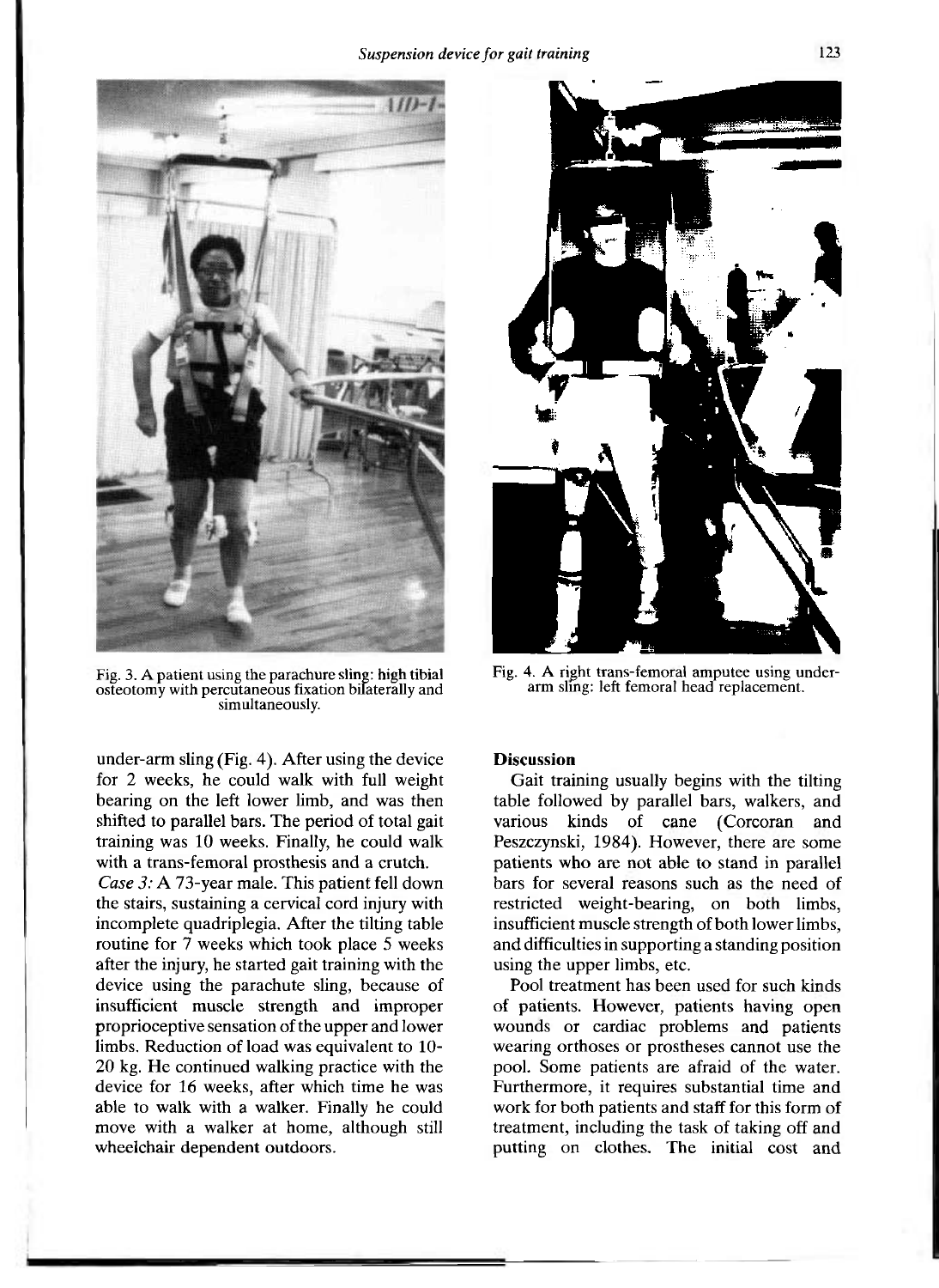maintenance of a pool are very high and it involves strenuous work for the staff during the treatment (Skinner and Thompson, 1983).

The automatic suspension device enables gait training even for patients who have open wounds, percutaneous fixation, prostheses, orthoses, etc. The preparation before the walking practice with the device is simpler than for the therapeutic pool for both patients and staff. Staff costs using the device also are low. The running cost of the device is merely the cost of electricity.

Formerly, the walking trolley was used for patients with orthopaedic disorders and central nervous system disorders. However, the problems of the walking trolley were the difficulty of setting the sling and lifting the patient and the imprecise control of the reduction of load bearing. This caused patients to lose balance occasionally (Hattori and Hara, 1964; Hosokawa, 1964; Sugiyama *et ai,* 1964; Boyle, 1965).

Although the purpose of the automatic suspension device is similar to that of the walking trolley, the automatic suspension device can control the reduction of load precisely and with security. The adjustment and fitting is easier than the walking trolley and there is no chance of the patient falling down.

Walking around the circular handrail enables the patients to walk uninterruptedly and thus reduce the frequency of manual support by therapists to permit turning around. Dizziness did not occur from walking around the circular handrail because the patients could not walk swiftly. Compared with pool therapy, patients infrequently were afraid of the device. None of the patients refused to use the device. There was no accident, such as a patient falling down during training with the device.

Although patients with central nervous system disorders needed longer periods of gait training and also final levels of walking ability were lower than for patients with orthopaedic disorders, work by staff during training with the device was easier and safer in comparison with the walking trolley.

Stubbies have been used for prosthetic training often in cases of bilateral trans-femoral amputation before training with full-length articulated prostheses. Using the device, a bilateral trans-femoral amputee could begin walking practice without the help of stubbies. When gait will be achieved by combining assistive devices, such as reciprocating gait orthoses (Beckman, 1987) and functional electrical stimulation (Kralj and Bajd, 1989); or when other new technology is intended, the device could be very useful.

The number of patients trained with the device was equivalent to about 1.3% of the total number who received medical rehabilitation at the department and about 2.2% of the number of patients who received gait training during the period of the study. There were 156 patients who received pool treatment for the same period. If there were no therapeutic pool the number of patients trained by the device would have increased.

Concerning the drawbacks of the device, (1) it does not have the thermal and buoyancy effects of warm water (Walsh, 1990), (2) only one patient can be trained at a time, and (3) the frequency of its use is not high.

# Conclusion

The automatic suspension device is useful for patients who are not able to initiate gait training in parallel bars, especially in cases involving difficulties of entering the therapeutic pool. Training is easier and safer and staff costs also are lower than for pool treatment and walking trolley. The running cost of the device is low.

The authors believe that the automatic suspension device will become one of the new and fundamental pieces of equipment for gait training, especially for hospitals where there are increasing numbers of elderly patients and also severely and multiply disabled persons.

#### Acknowledgements

The authors wish to thank Dr. S. Sawamura the Director of the Hyogo Prefectural Rehabilitation Center for his advice for the contribution.

Development of the device was carried out at the Department of Orthopaedic Surgery, Yamanashi Medical College. Clinical evaluation was carried out at the Department of Physical Medicine and Rehabilitation, Osaka Rosai Hospital.

#### REFERENCES

**BECKMAN J (1987). The Louisiana State University reciprocating gait orthosis.** *Physiotherapy* **73 , 386- 392.**